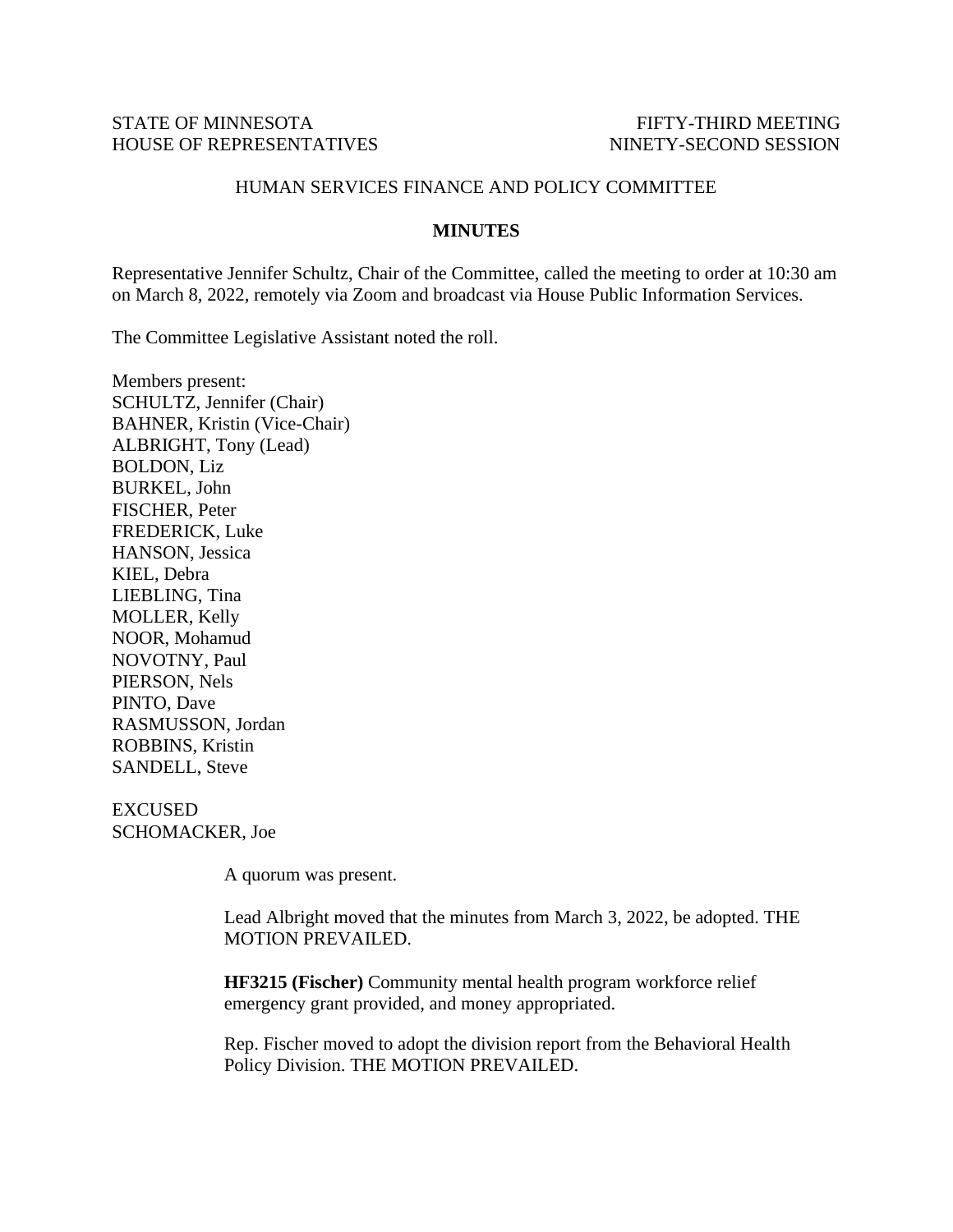Testifiers:

- Kirsten Anderson, Executive Director, AspireMN
- Luke Comeau, CEO, SouthWestern Mental Health Center
- Pahoua Yang, Vice President, Amherst H. Wilder Foundation

Chair Schultz laid HF3215 over for possible inclusion in the Human Services Finance and Policy Omnibus bill.

**HF3157 (Moller)** Employment exploration service base wage index modified.

Rep. Moller moved the DE1 Amendment. THE AMENDMENT WAS ADOPTED.

Testifier:

• Mike Burke, Director of Operations, Productive Alternatives

Chair Schultz laid HF3157 over, as amended, for possible inclusion in the Human Services Finance and Policy Omnibus bill.

**HF3100 (Hanson, J.)** Disability waiver service reimbursement rate modified.

Rep. Hanson moved the DE1 Amendment. THE AMENDMENT WAS ADOPTED.

Testifiers:

- Tracy Murphy, President, Mount Olivet Rolling Acres
- Christina Kurschner, Supervisor, Mount Olivet Rolling Acres
- Matt Guidry, Parent Advocate

Chair Schultz laid HF3100, as amended, over for possible inclusion in the Human Services Finance and Policy Omnibus bill.